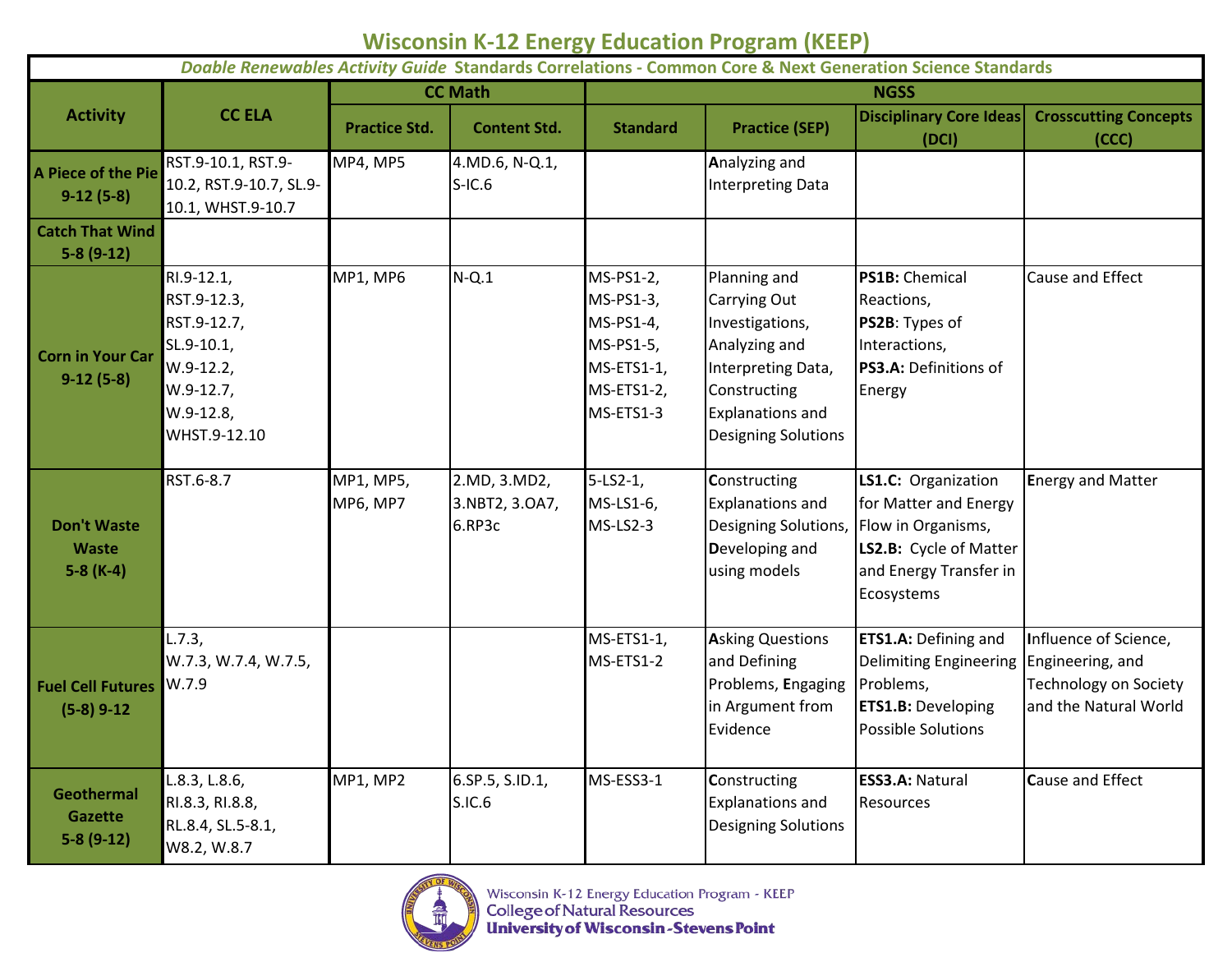| <b>Activity</b>                                   | <b>CC ELA</b>                                                                          | <b>CC Math</b>               |                          | <b>NGSS</b>                                             |                                                                                                                    |                                                                                                    |                                                                                                    |
|---------------------------------------------------|----------------------------------------------------------------------------------------|------------------------------|--------------------------|---------------------------------------------------------|--------------------------------------------------------------------------------------------------------------------|----------------------------------------------------------------------------------------------------|----------------------------------------------------------------------------------------------------|
|                                                   |                                                                                        | <b>Practice Std.</b>         | <b>Content Std.</b>      | <b>Standard</b>                                         | <b>Practice (SEP)</b>                                                                                              | <b>Disciplinary Core Ideas</b><br>(DCI)                                                            | <b>Crosscutting Concepts</b><br>(CCC)                                                              |
| <b>Green Home</b><br><b>Design</b><br>$9 - 12$    | RI.9-12.4,<br>WHST.9-12.1, WHST.9-<br>12.7, WHST.9-12.9                                | <b>MP1, MP3</b>              | 7.G.1, 7.G.6, N-<br>Q.1  | HS-ESS3-4,<br>HS-ETS1-4                                 | Constructing<br><b>Explanations and</b><br><b>Designing Solutions</b>                                              | <b>ESS3.C: Human</b><br>Impacts on Earth<br><b>Systems</b>                                         | <b>Stability and Change</b>                                                                        |
| <b>Insulation</b><br><b>Creations</b><br>$5-8$    | RST.6-8.3, SL.5-8.1b,<br>SL.5-8.1d, SL.5-8.4,<br>SL.5-8.6, WHST.6-8.7                  | <b>MP4, MP6</b>              | 6.SP.5                   | MS-PS3-3,<br>MS-ETS1-1,<br>ETS1-3, MS-<br><b>ETS1-4</b> | Constructing<br><b>Explanations and</b><br>MS-ETS1-2, MS- Designing Solutions                                      | PS3.A: Definitions of<br>Energy,<br>PS3.B: Conservation of<br><b>Energy and Energy</b><br>Transfer | <b>Energy and Matter</b>                                                                           |
| Let the Sun Shine SL.9-10.1,<br>$\ln$<br>$9 - 12$ | RST.9-12.3,<br>RST.9-10.7,<br>$W.9-12.7$                                               | MP1, MP5, MP6 5.MD.1, 7.G.6, | 7.NS.3, N-Q.1,<br>G-MG.3 | HS-ETS1-2,<br>HS-ESS3-2                                 | Constructing<br><b>Explanations and</b><br>Designing Solutions,<br><b>Engaging in</b><br>Argument from<br>Evidence | <b>ESS3.A: Natural</b><br>Resources,<br><b>ETS1.C: Optimizing the</b><br><b>Design Solution</b>    | Influence of Science,<br>Engineering, and<br><b>Technology on Society</b><br>and the Natural World |
| <b>Over the Years</b><br>$5-8(9-12)$              | $L.6-8.6$<br>SL.6-8.3, SL.6-8.4,<br>SL.6.1<br><b>WHST.6-8.4</b>                        |                              |                          |                                                         |                                                                                                                    |                                                                                                    |                                                                                                    |
| <b>Placement</b><br><b>Matters</b><br>$9-12(5-8)$ | RST.9-12.1,<br>RST.9-12.3,<br>RST.9-12.4,<br>RST.9-12.8,<br>RST.9-12.9,<br>WHST.9-12.7 | MP4, MP5, MP6 4.MD.C.6,      | S-ID.6a, F-TF.5          | <b>HS-ETS1-2</b>                                        | Constructing<br><b>Explanations and</b><br><b>Designing Solutions</b>                                              | <b>ETS1.C: Optimizing the</b><br><b>Design Solution</b>                                            |                                                                                                    |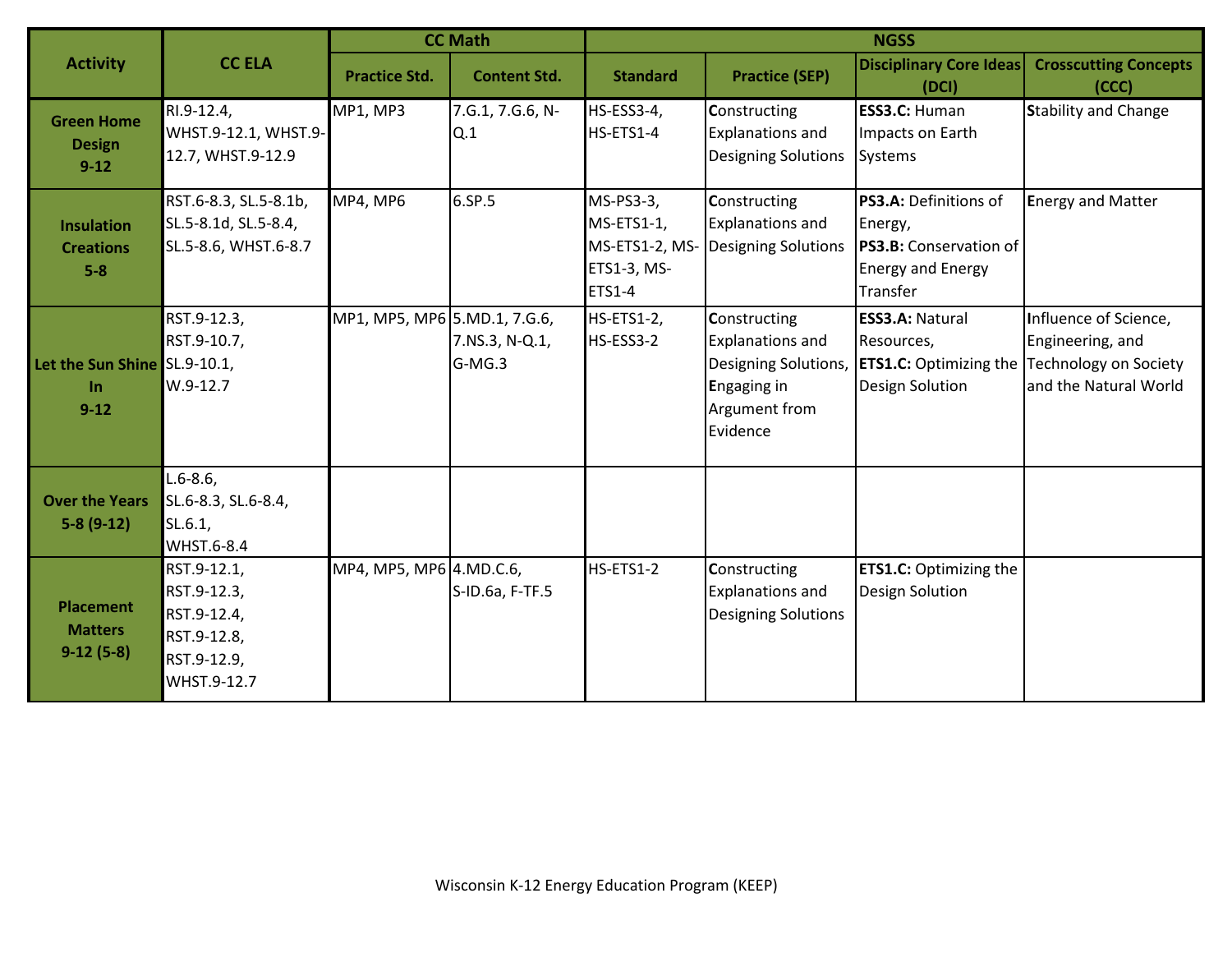| <b>Activity</b>                                                   | <b>CC ELA</b>                                                                                                                                                                                                     | <b>CC Math</b>       |                                                                                                                   | <b>NGSS</b>                                                                    |                                                                                                   |                                                                                                                                                                       |                                                                                                                   |
|-------------------------------------------------------------------|-------------------------------------------------------------------------------------------------------------------------------------------------------------------------------------------------------------------|----------------------|-------------------------------------------------------------------------------------------------------------------|--------------------------------------------------------------------------------|---------------------------------------------------------------------------------------------------|-----------------------------------------------------------------------------------------------------------------------------------------------------------------------|-------------------------------------------------------------------------------------------------------------------|
|                                                                   |                                                                                                                                                                                                                   | <b>Practice Std.</b> | <b>Content Std.</b>                                                                                               | <b>Standard</b>                                                                | <b>Practice (SEP)</b>                                                                             | <b>Disciplinary Core Ideas</b><br>(DCI)                                                                                                                               | <b>Crosscutting Concepts</b><br>(CCC)                                                                             |
| Renewable Candy RI.4.7, RI.5.1,<br><b>Resources</b><br>$K-4(5-8)$ | L.3-5.3, L.K-5.4,<br>$L.4 - 5.6$<br>RI.K.4, RI.2-4.3,<br>RI.2-5.4, RI.3.1,<br>RL.K-1.4, RL.3-4.4,<br>RL.4-5.1, RL.4-5.7,<br>SL.K-2.1, SL.K-1.2,<br>SL.K-5.3, SL.K-3.6,<br>SL.3-5.2, SL.3-5.4,<br>W.K-5.2, W.K-2.8 |                      | K.CC.1, K.CC.4a,<br>K.CC.4b, K.CC.5,<br>K.CC.6, K.OA.2,<br>K.OA.3, K.OA.4,<br>1.NBT.1, 3.NF.1,<br>3.NF.3a, 4.NF.2 | $K-ESS3-3$ ,<br>$4-ESS3-1$ ,<br>5-ESS3-1                                       | Obtaining,<br>Evaluating, and<br>Communicating<br>Information                                     | <b>ESS3.A: Natural</b><br>Resources,<br><b>ESS3.C: Human</b><br>Impacts on Earth<br>Systems,                                                                          | <b>Connections to Nature</b><br>of Science,<br>Cause and Effect,<br><b>Systems and System</b><br>Models           |
| <b>Renewable World</b><br>$9 - 12$                                | SL.9-12.4,<br>$W.9-12.2$                                                                                                                                                                                          |                      |                                                                                                                   | MS-ESS3-4,<br>MS-ESS3-5                                                        | <b>Asking Questions</b><br>and Defining<br>Problems                                               | <b>ESS3.C: Human</b><br>Impacts on Earth<br>Systems,<br><b>ESS3.D: Global Climate</b><br>Change                                                                       | <b>Stability and Change</b>                                                                                       |
| <b>Sitting for Solar</b><br>$5-8$                                 | $W.6 - 8.2$                                                                                                                                                                                                       | <b>MP5, MP6</b>      | 4MD5a, 4MD5b,<br>4MD6, 4MD7                                                                                       | $5-ESS1-2,$<br>MS-ESS1-1                                                       | Analyzing and<br>Interpreting Data,<br>Developing and<br><b>Using Models</b>                      | <b>ESS1.A: The Universe</b><br>and Its Stars,<br><b>ESS1.B:</b> Earth and the<br>Solar System                                                                         | Patterns                                                                                                          |
| <b>Solar</b><br><b>Explorations</b><br>$K-4(5-8)$                 | L.K-5.4, L.3-5.3,<br>L.4-5.6, RI.K-5.4,<br>RI.3-4.3, RI.4.7, RI.5.1,<br>RI.5.8, RL.K.4, RL.K.10,<br>RL.1.1, RL.2-4.4,<br>RL.3.1, RL.4.1, RL.5.1,<br>SL.K.2, SL.K-1.6,<br>W.K-1.5, W.2-5.7                         |                      | 1.MD.3, 2.MD.7                                                                                                    | K-PS3-1,<br>4-PS3-2,<br>4-ESS3-1,<br>MS-PS3-3,<br>MS-PS3-4,<br><b>MS-PS4-2</b> | Planning and<br>Carrying Out<br>Investigations,<br>Obtaining,<br>Evaluating, and<br>Communicating | <b>ESS3.A: Natural</b><br>Resources,<br>PS3.A: Definitions of<br>Energy,<br><b>PS3.B:</b> Conservation of and Applications of<br><b>Energy and Energy</b><br>Transfer | Cause and Effect,<br><b>Connections to</b><br>Engineering,<br>Technology,<br>Science,<br><b>Energy and Matter</b> |